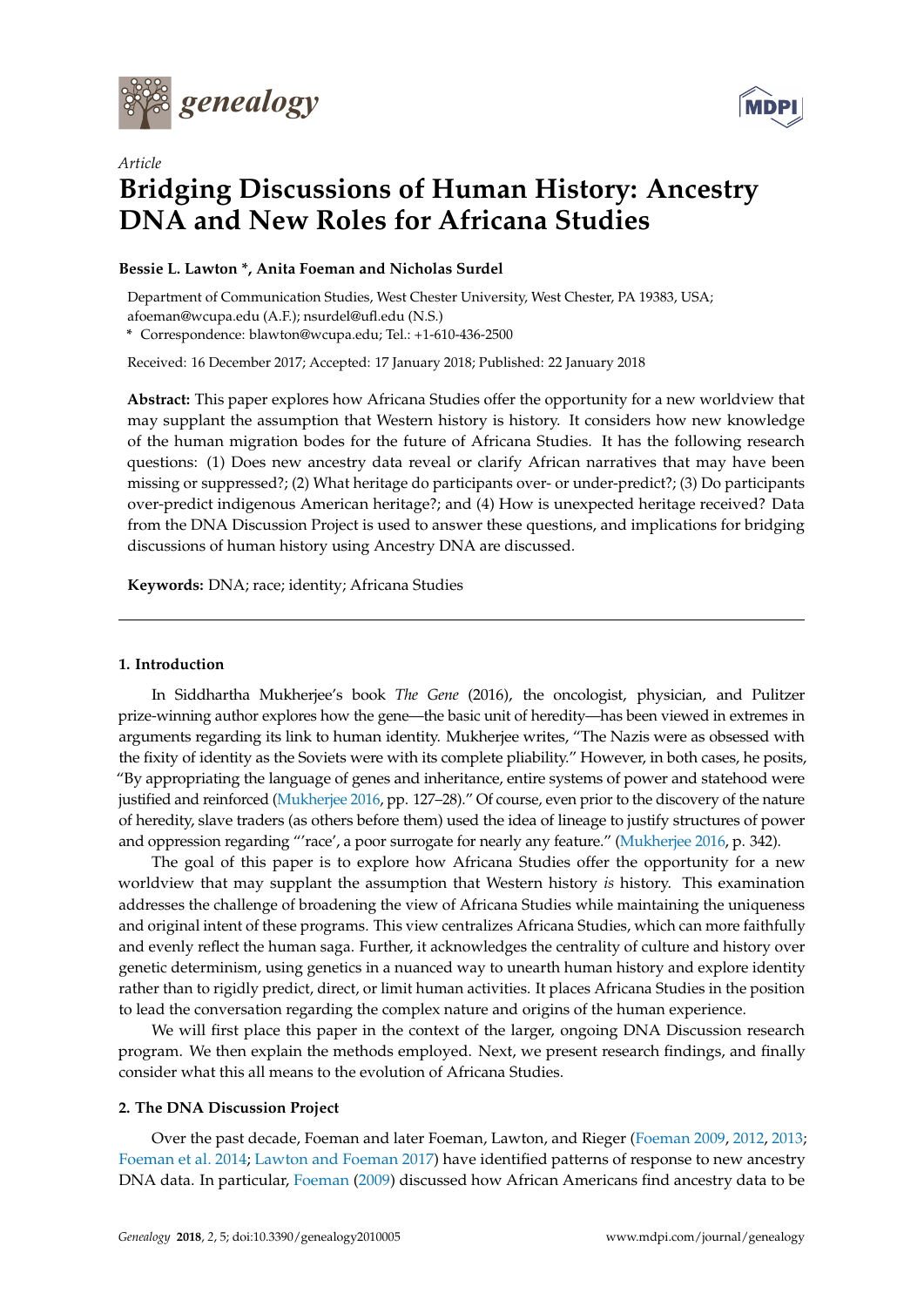a "gift" that helps them fill in blanks in their cultural background and verifies cultural lore, which is a source of affirmation. It confirms the fact that human life began in Africa, which is a source of pride. It also aids in pinpointing other ancestry influences from Asia, Europe, indigenous people, etc., shedding light on traditions, phenotypes, and genetics that formally had little context in the Black narrative. This provides a sense of global citizenship and new insight into the African diaspora, which has been suppressed by a long history of racism and hypodescent (the practice of classifying a child of mixed race ancestry in the more socially subordinate parental race) in the USA and beyond [\(Ho et al.](#page-8-5) [2017;](#page-8-5) [Craig and Richeson](#page-8-6) [2012;](#page-8-6) [Peery and Bodenhausen](#page-9-1) [2008;](#page-9-1) [Girard](#page-8-7) [2010\)](#page-8-7).

Disparagement of African ancestry and hypodescent worked to present Black people as unidimensional and negative. Foeman, Lawton, and Rieger [\(Foeman et al.](#page-8-3) [2014\)](#page-8-3) and [Lawton and](#page-8-4) [Foeman](#page-8-4) [\(2017\)](#page-8-4) found that people who do not identify specifically as Black have few narratives that include African ancestry. On the other hand, both Whites and Blacks share stories that tend to overestimate indigenous American ancestry. It is noteworthy that those who examine the relationship between ancestry DNA and identity argue that people have irrationally romantic notions of indigenous ancestry and may want to claim it as their own. This may work particularly well as an alternative to negative narratives of White/Black mixing. [TallBear](#page-9-2) [\(2013\)](#page-9-2), [Golbeck and Roth](#page-8-8) [\(2013\)](#page-8-8), and [Bader and](#page-8-9) [Malhi](#page-8-9) [\(2015\)](#page-8-9) view Native claims (even those based on DNA) with suspicion.

The DNA Discussion Project's findings support the notion that culturally, narratives function less to advance the "truth," but rather to give the most advantageous plausible explanation of one's circumstances [\(Fisher](#page-8-10) [1985;](#page-8-10) [Stone](#page-9-3) [1988\)](#page-9-3). DNA now provides one additional factor that must be managed in creating an authentic-sounding narrative. Thus, it is not surprising that people who identify as Black or Latinx are more likely to predict a multiracial ancestry in a pretest survey. They predict indigenous, African, European, and other lineages. Whites, on the other hand, tended to predict that that they were 99 or 100% European, systematically overestimating their "whiteness". Foeman, Lawton, and Rieger [\(Foeman et al.](#page-8-3) [2014\)](#page-8-3) propose that this is because Whites already have the most advantageous narrative and will likely experience only loss in its dilution. Romantic narratives of a Native ancestry and a photo of a great, great ... grandmother with "a long dark braid" can explain away other elements. Although attitudes toward race are changing in a multicultural world [\(Hochschild et al.](#page-8-11) [2012\)](#page-8-11), Whites remain least likely to retain stories of "the other".

Africana Studies have always existed to advocate for education, dignity, diversity, and a proactive agenda for Black people globally [\(Aldridge and Young](#page-8-12) [2003\)](#page-8-12). New ancestry DNA supports this work. The emergence of this new data brings with it an opportunity to explore human identity with Africa as the genesis and center of human existence. It supports stories of the two diasporas, the first based on the genesis of human history that refers back to a sub-Saharan Mitochondrial Eve [\(Lewin](#page-8-13) [1987\)](#page-8-13) and the second based on centuries of slavery. Both events shaped and reshaped the world and are carried in human genes. Further, some new information suggests an opportunity for a third emergence of Africa economically [\(Flows](#page-8-14) [2016\)](#page-8-14).

One challenge to new possibilities is the concern that Africana Studies will become watered down and lose a focused agenda. New directions may also threaten traditional ways of positioning and articulating race. These shifts have already begun. [Hirschman and Panther-Yates](#page-8-15) [\(2008\)](#page-8-15) were already predicting that due to new DNA data, "we may be witnessing a potential transformation in the way that race and ethnicity are conceived and acted on in the popular consciousness" (p. 64). Africana Studies are in the position to help light the way.

In the DNA Discussion Project, exploration of these issues is facilitated in a straightforward protocol. First, individuals are asked to share what they believe is their racial background, they are then ancestry DNA tested, and finally, guided in a discussion of findings toward new useful narratives. Borrowing from [Fisher](#page-8-10) [\(1985\)](#page-8-10) and [Stone](#page-9-3) [\(1988\)](#page-9-3), [Lawton and Foeman](#page-8-4) [\(2017\)](#page-8-4) highlight the idea that the development of new narratives is key to a new world order. The challenge is to maintain traditional Africana Studies goals while serving a broader audience. Now is the time to begin to reflect on this balance to disrupt the old order and usher in a better one.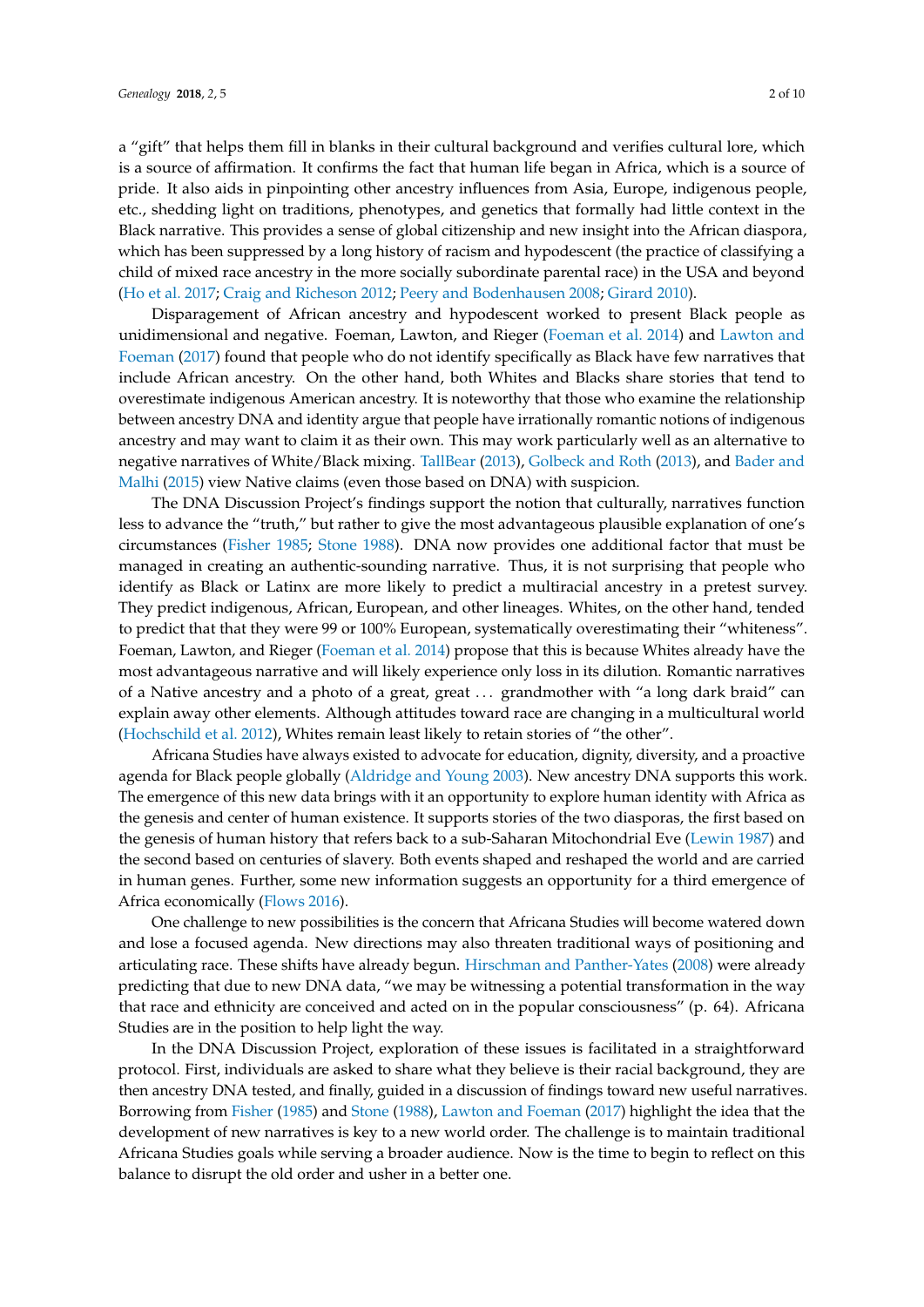## **3. Research Questions**

Overall, in this paper we will consider how new knowledge of the human migration and the affirmation that "we are all Africans," [\(Wells](#page-9-4) [2002\)](#page-9-4) bode for the future of Africana Studies. Our most recent cohort of test takers provides insight for understanding. As the jumping off point, we consider the following questions:

- 1. Does new ancestry data reveal or clarify African narratives that may have been missing or suppressed?
- 2. What heritage do participants over or under predict?
- 3. Do participants over predict indigenous American heritage?
- 4. How is unexpected heritage received?

# **4. Methodology**

#### *4.1. Participants*

Data for this study came from 286 individuals residing in the Mid-Atlantic region of the United States. We used self-report as the basis for racial identity, similar to the US Census [\(US Census Bureau](#page-9-5) [2010\)](#page-9-5). Participants ranged from 17 to 80 years old, with 63.3% of the sample identifying as female. Participants were recruited purposively to represent a range of racial and/or ethnic groupings. Thus, although the study identifies quantitative trends, participants were selected to allow comparative analysis among racial groupings, rather than to represent the general population. We acknowledge the limitations of this approach as well as its necessity. Institutional Review Board approval was obtained for the research protocol, and each person signed informed consent for the project.

#### *4.2. Procedures*

Each participant was asked to answer a pre-survey either on paper or online. Data was collected over the course of one year. Initially, participants answered a paper version of the pre-survey, but halfway into the data collection period, the survey was migrated to an online version to facilitate easier data collection. Pre-survey questions asked participants how they identified racially, how they identified using census categories, to draw a pie-chart with how they believed their racial breakdown would be (paper) or use sliders to represent what they believed their racial breakdown would be (online), what ancestry would be unexpected in their background, gaps in their family narratives, and how they thought others saw them. DNA samples were then taken and sent to a commercial lab for processing. Ancestry DNA tests were provided to subjects free of charge. After the ancestry results came back to the researchers, these were sent to participants, who were then asked to answer a post-survey. Post-survey questions asked the same questions as the pre-survey, and added a few more, including whether their results came out the way they expected, what results were hard to believe and why, how they reacted to their results, how they might adjust their family narrative, if friends/family might see them differently, and if they will change any behaviors given the new information. Participants that were part of the online sample were excluded from some data analysis involving numerical racial breakdowns due to unforeseen potential priming factors on some questions in the online survey format, which showed up during data analysis.

# **5. Results**

In these analyses, the sample of paper respondents will be the only sample used unless otherwise stated. Participants' identified race(s) were drawn from the open-ended questions: (1) "Please tell what you know about your ethnic background."; (2) "If someone were to ask you what your race is, what would your answer be?". All significance tests are two-tailed.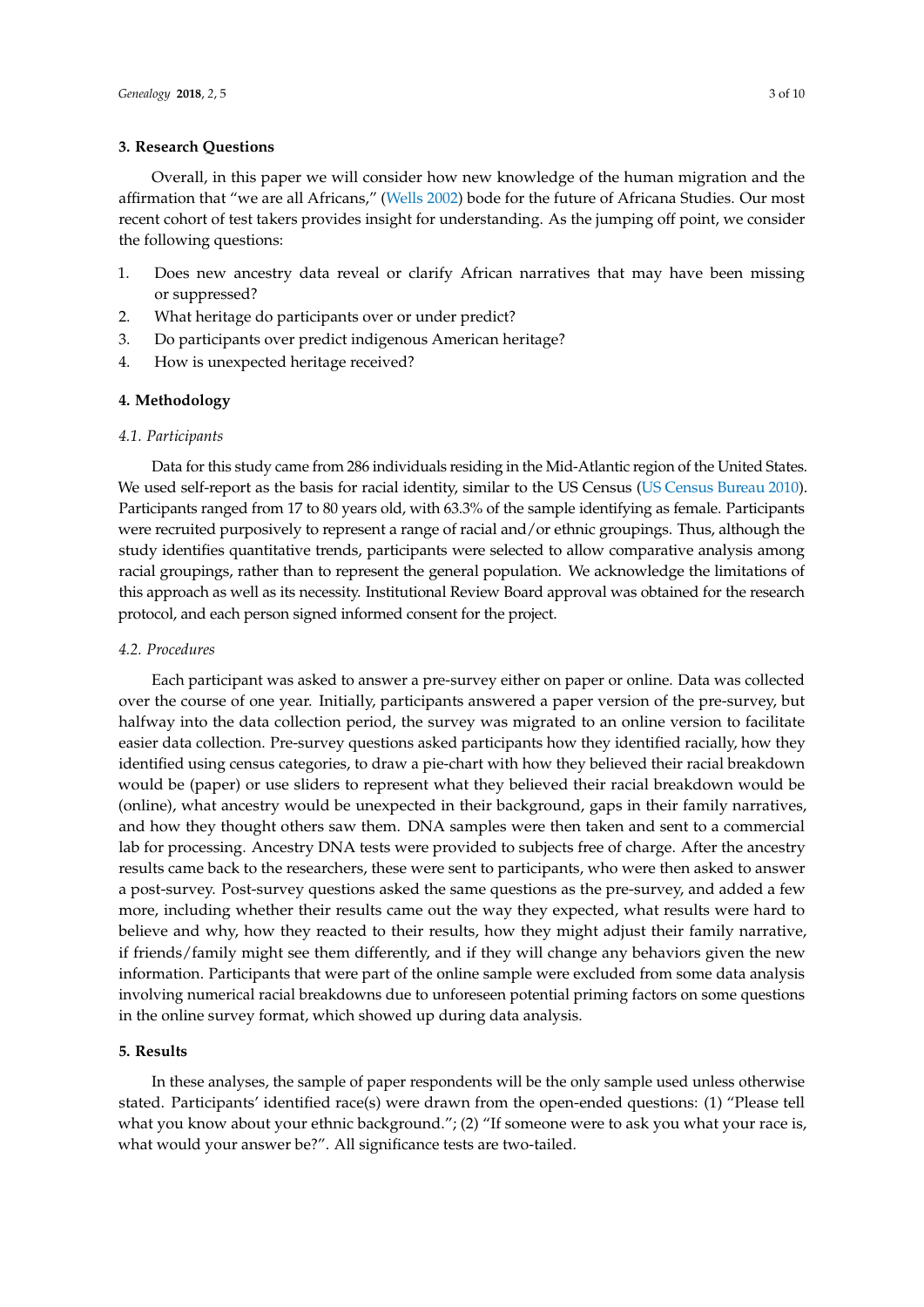# *5.1. African Narrative Clarity*

Research Question 1 asked, "Does new ancestry data reveal or clarify African narratives that may have been missing or suppressed?" This refers to whether respondents were able to get specificity regarding their African origins. A chi-square test of independence was performed (Table [1\)](#page-3-0) to examine the relation between African ancestry clarified and persons who identify as African. The population was comprised of both the paper and online samples. The relation between these variables was significant,  $\chi^2$  = 5.519, df = 1,  $\chi^2$  (1, N = 286) = 5.519, p < 0.02, indicating that persons who identified as African were more likely to find African ancestry clarified. When the paper and online respondents were investigated individually, the same pattern arose; however, there was not enough respondents to achieve statistical significance.

<span id="page-3-0"></span>**Table 1.** Chi-square test and descriptive statistics for African ancestry clarified for people who identify as African vs. Non-African.

|                         | African Ancestry Clarified (%) |              |  |
|-------------------------|--------------------------------|--------------|--|
| Self-identified as      | Yes                            | No           |  |
| African $(n = 55)$      | 42 $(76.4\%)$                  | $13(23.6\%)$ |  |
| Non-African $(n = 231)$ | 137 (59.3%)                    | 94 (40.7%)   |  |

Note: Combined online and paper sample. Numbers in parentheses indicate row percentages.

We looked at gender differences in terms of whether respondents reported increased narrative clarity from ancestry data. Among those who identified as African, females were more likely to report narrative clarity regarding their African origins (80%), compared to 56% of males,  $\chi^2$  (1, N = 54) = 7.148,  $p < 0.01$ .

# *5.2. Heritage Prediction*

Research Question 2 asked, "What heritage do participants over or under predict?"

A *t*-test for paired samples was performed (Table [2\)](#page-3-1) to examine the relation between participants' expected DNA heritage and their actual DNA heritage for both African and Non-African samples. Results from the African sample indicate a significant over-prediction of Indigenous American heritage  $(M = 7.64, SD = 8.79, t(13) = 3.255, p < 0.01$ . Results from the African sample also indicate a significant under-prediction of European heritage (M = −10.29, SD = 11.49, *t*(13) = −3.349, *p* < 0.01). Results from the African sample did not indicate any significant discrepancy with any other heritage predictions.

<span id="page-3-1"></span>Table 2. Summary table on over- or under-prediction of heritage among Africans vs. Non-Africans.

|                                            | % Difference between Expected vs. Actual DNA |                                                         |                                                    |                                                                                        |
|--------------------------------------------|----------------------------------------------|---------------------------------------------------------|----------------------------------------------------|----------------------------------------------------------------------------------------|
|                                            | Africans $(n = 14)$<br>Mean (SD)             | <b>Paired t-Test</b>                                    | Non-Africans $(n = 81)$<br>Mean (SD)               | <b>Paired t-Test</b>                                                                   |
| Heritage over or<br>under-Predicted        |                                              |                                                         |                                                    |                                                                                        |
| African<br>Indigenous American<br>European | 7.64 (8.79)<br>$-10.29(11.49)$               | $t(13) = 3.255, p < 0.01$<br>$t(13) = -3.349, p < 0.01$ | 4.26(16.09)                                        | $t(80) = 2.382, p < 0.02$                                                              |
| Asian<br>West Asian<br>Pacific             |                                              |                                                         | $-4.44(18.60)$<br>$-3.10(11.18)$<br>$-3.25(11.91)$ | $t(80) = -2.150, p < 0.04$<br>$t(80) = -2.494, p < 0.02$<br>$t(80) = -2.454, p < 0.02$ |

Results from the Non-African sample indicate a significant over-prediction of Indigenous American heritage (M = 4.26, SD = 16.09, *t*(80) = 2.382, *p* < 0.02). Results from the Non-African sample also indicate a significant under-prediction of Asian heritage (M = −4.44, SD = 18.60, *t*(80) = −2.150, *p* < 0.04); West Asian heritage (M = −3.10, SD = 11.18, *t*(80) = −2.494, *p* < 0.02); and Pacific heritage (M = −3.25, SD = 11.91, *t*(80) = −2.454, *p* < 0.02).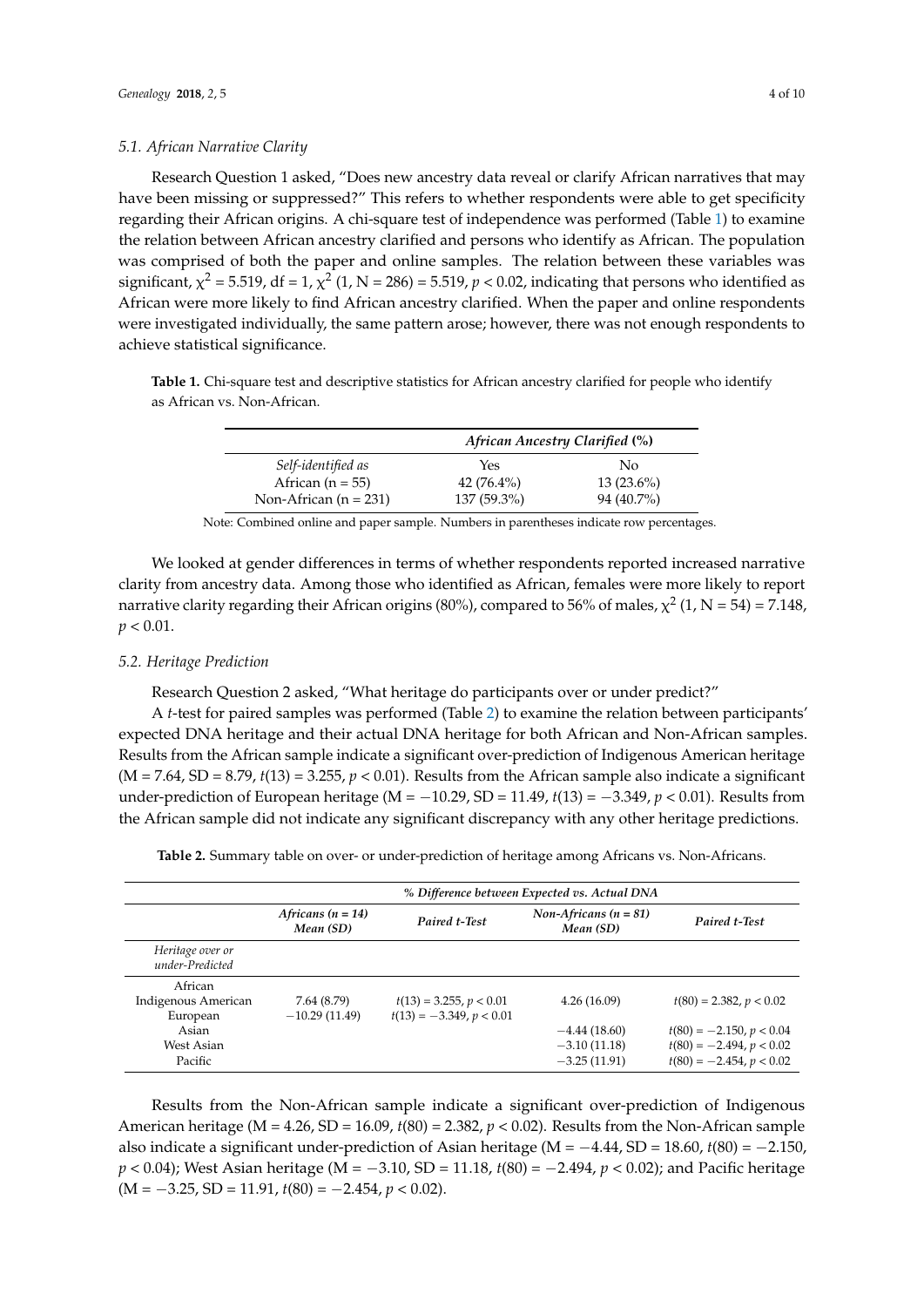To explore these findings more, Table [3](#page-4-0) answers Research Question 3, "Do participants over predict indigenous American heritage?" to see if Black and White participants over-predict Indigenous American heritage. The population  $(n = 267)$  was comprised of both the paper and online respondents. As expected, results indicated a significant over-prediction of Indigenous American heritage for White or Black participants (M = 6.37, SD = 14.79, *t*(238) = 6.658, *p* < 0.01), but for Other races there was no significant difference.

<span id="page-4-0"></span>

| Over-Estimation $(n = 267)$ |                 |       |                            |  |
|-----------------------------|-----------------|-------|----------------------------|--|
|                             | Mean Difference | SD.   | <b>Paired t-Test</b>       |  |
| White or Black              | 6.37            | 14.79 | $t(238) = 6.658, p < 0.01$ |  |
| Other races                 | 3.63            | 20.73 | $t(29) = 0.960, p <$ ns    |  |

**Table 3.** Paired *t*-tests on over-estimation of Indigenous American heritage.

#### *5.3. Reactions to Unexpected African DNA*

To examine Research Question 4, which asked "How is unexpected heritage received?", we focused on how Non-African respondents reacted to receiving unexpected African results, since the focus of the paper is on African heritage. Table [4](#page-4-1) lists the open-ended responses.

<span id="page-4-1"></span>**Table 4.** Reactions among Non-African respondents who received unexpected African results.

| Reactions $(n = 85)$         | $\frac{0}{0}$ |
|------------------------------|---------------|
| Shocked                      | 50.0          |
| Curious                      | 42.3          |
| Excited                      | 34.5          |
| Happy                        | 19.2          |
| Satisfied                    | 7.8           |
| Cool                         | 4.0           |
| Puzzled                      | 3.9           |
| Positive affect <sup>+</sup> | 53.4          |
|                              |               |

+ Combined curious/excited/happy using PANAS-X scale [\(Watson and Clark](#page-9-6) [1999\)](#page-9-6).

Data revealed gender and age differences in reactions among Non-African respondents who received unexpected African results. In terms of gender, 43% of females reported being *excited* about finding new African DNA their results, vs. 10% of males,  $\chi^2$  (1, N = 72) = 11.57, p < 0.01. Age was negatively correlated with reported *excitement* of discovering new African DNA (*r*(72) = −0.273, *p* < 0.02), which meant that younger people were more excited about finding new African DNA.

Among those who did not find new African DNA, age was negatively correlated with reported *shock* in not discovering African DNA ( $r(205) = -0.154$ ,  $p < 0.03$ ), but was positively correlated with reported *curiosity* (*r*(205) = 0.195, *p* < 0.01). This meant that younger people were more shocked, but older people were more curious, about not finding African DNA.

## **6. Discussion**

Our first research question asked whether ancestry data clarified African narratives that may have been suppressed. Results indicate that DNA data does reveal and clarify specific African ancestry both for Black/African identified individuals and for non-Black/African identified individuals, with a stronger effect for those identifying as of African heritage. This makes sense, because still relatively little is known about the great diversity of African cultures on the continent of Africa specifically and among the diaspora in general. Interest has not been overwhelming in filling this intellectual gap, especially about the continent. However, as more and more people take ancestry DNA tests, that gap in knowledge is likely to become of more concern and interest. The implication of this for Pan African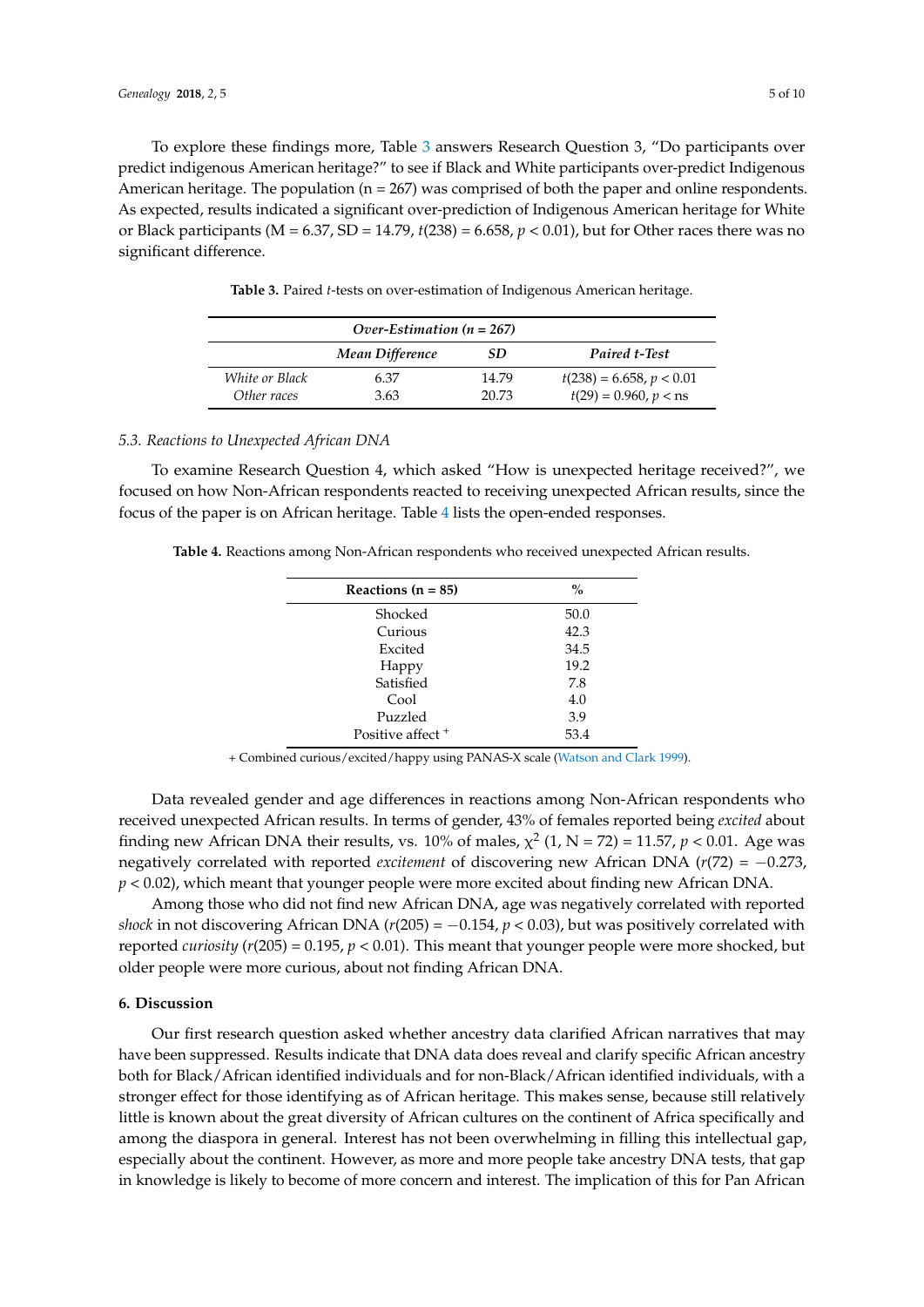studies is significant. As more people from all backgrounds express interest and inquire into their African heritage, they will turn to those who have studied these cultures for decades.

Staying in front of the curve can allow scholars in this area to take leadership in guiding the conversation, even among DNA companies that are just beginning to identify African ethnic groups. Professionals like biologist Rick Kittles—owner of Africa Ancestry, Inc. (Washington, DC, USA)—are the exception in this area. Other scholars and leaders will surely be called upon for information and perspective.

New data are being discovered regularly regarding early migration between Africa in and out of Europe, the Middle East, and Asia [\(Cruciani et al.](#page-8-16) [2002;](#page-8-16) [Callaway](#page-8-17) [2015\)](#page-8-17) that provide insight to traditions and histories, language patterns, foods, and phenotypes among black people in the USA and worldwide. New genetic information is a pathway to understanding what is squarely in the area of Pan African studies and makes the future exciting for all.

A deeper understanding of the continent helps people to know Africa and her offspring beyond the singular slave narrative. People can come to view the continent more broadly and accurately, informing the understanding of the historical human migration and modern Africa and African culture worldwide. Exploring histories of the gold coast, east, south, and north Africa helps to educate the uninformed treatment of Africa as a vague monolith. This can help us to explore other variations that are similarly unclear to people in the USA, like the diversity in Middle East, Asia, and among Indigenous Americans. Further, the understanding and respect of cultural variants resist Western hegemony, guiding us to learn to live with ambiguity and complexity and value cultural differences. Africana Studies have always been poised for this leadership, and can have a new and expanded role moving forward.

In answering the second research question (what heritage do participants over or under predict), data reflect that Black participants (African-identified individuals) tend to over-predict Native American ancestry and under-predict European ancestry. Whites (European-identified individuals) overestimate Native American Ancestry. This tends to reinforce a dynamic between these two groups worthy of examination. It also sheds light on the fact that Latinos—often viewed as aliens—tend to have the most indigenous ancestry. Additionally, DNA results show that Asians do not over-predict Native Ancestry, but they do sometimes show trace amounts of Native American ancestry due to migration patterns. The implication of the patterns between Blacks and Whites is considered in the next section. The findings have implications for Africana Studies.

Research Question 3 focused on over-prediction of Indigenous American heritage. The finding that both Whites and Blacks overestimate their indigenous American ancestry is probably associated with a number of factors. First, the history between Whites and Blacks is fraught, so it is not a surprise that both might prefer to replace the other's ancestry with a more palatable narrative. Second, as highlighted in the discussion of Research Question 2, since little is known about African roots, African Americans may replace a lost indigenous African narrative with an indigenous American one. Both Whites and Blacks tend to have romantic Native American narratives not generally related to today's Native Americans. In fact, Whites and Blacks who can claim some connection to indigenous Americas often find that Native Americans are not welcoming. In earlier research, [Lawton and Foeman](#page-8-4) [\(2017\)](#page-8-4) found that some dark-skinned biracial people were not accepted in Native groups due to their skin color.

A third reason for the overestimation of Native American ancestry might be that people want a claim on this country that is indisputable. Indeed, if a person feels like an American they may not distinguish between a genetic American or a person with American citizenship. In fact, we had to clarify for pre-survey takers that American meant *indigenous* American. Narrative is so powerful that people may not distinguish between narrative and genetic realities. [Fisher](#page-8-18) [\(1987\)](#page-8-18) discusses unique narrative proof, disconnected from genetic proof, and based on social constraints rather than physical ones. Foeman, Lawton, and Rieger [\(Foeman et al.](#page-8-3) [2014\)](#page-8-3) found that people regularly rejected new DNA data for a lifelong narrative when the information clashed.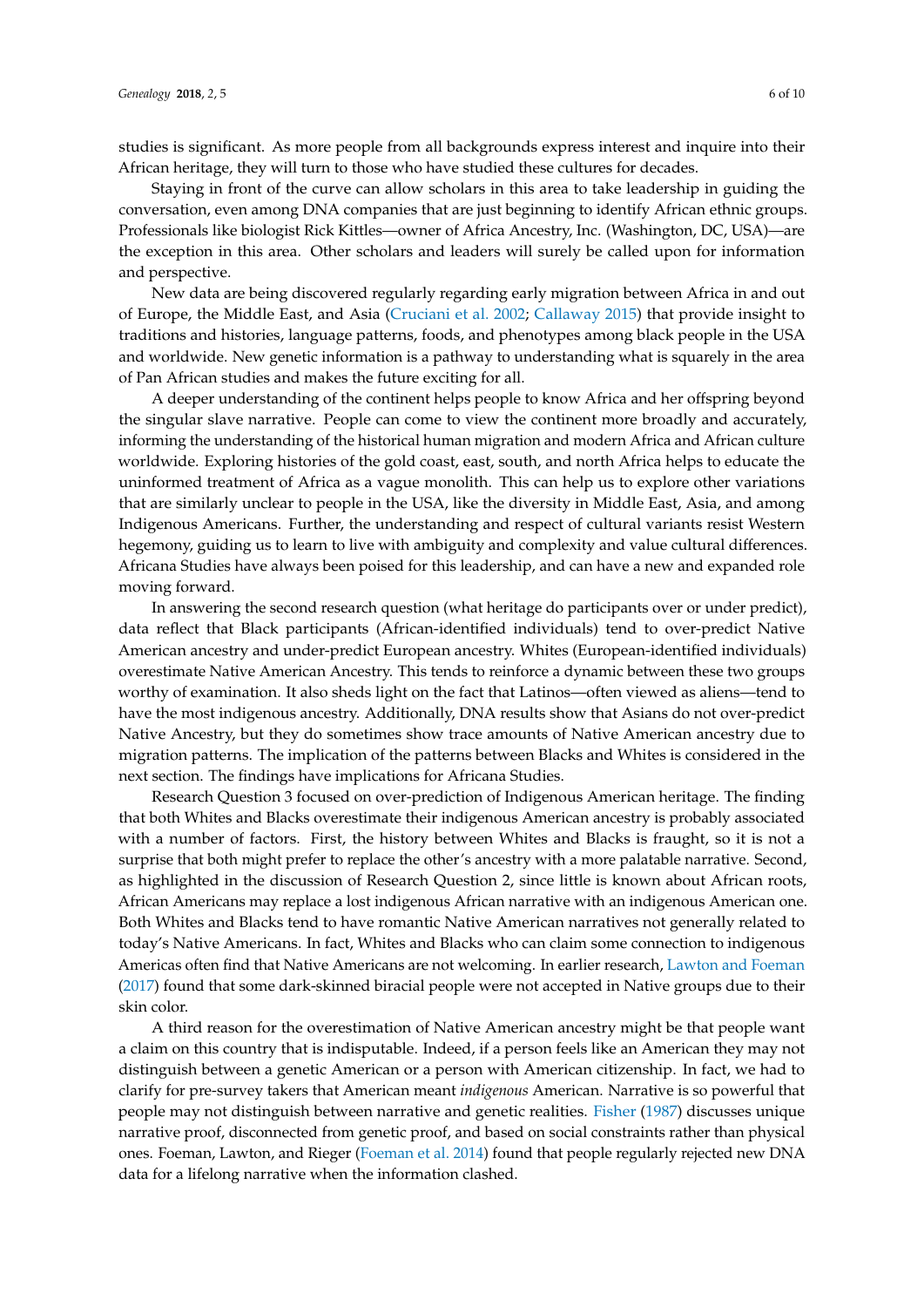Challenging narrative proof may challenge people's sense of ownership and create dissonance. Indeed, some people are upset when they do not find the Native American ancestry they were looking and hoping for. These conversations could definitely take place in the context of Africana Studies, and knowledge about pattern of contact and identification can add to our learning.

Related to the overestimation of Native ancestry is the finding that African Americans tend to underestimate their European ancestry. Part of this is explained by attitudes about Whites and the negative history between Whites and Blacks. Part is related to idealistic images of Native Americans. Additionally, however, hypodescent leads people to overestimate the "power" of African genes. When one drop of African blood is enough to shape the trajectory of one's entire life, it is difficult, on some level, not to believe that those genes take over one's genome. This psychology speaks to the power of a narrative to structure identity and to consolidate wealth among the minority (Whites) with the participation of racial insiders and outsiders—both of whom have a stake in owning or disowning people of mixed heritage. Thus, it came as a surprise to many African Americans just how much European ancestry they have. It remains to be explored what cultural information is missed in the oversimplification of race. Unpacking this puzzle is challenging to our traditional views of race, but is an important academic endeavor. It is one that is relevant for Africana Studies.

Since many gene variants associated with White phenotype (light hair and eyes) are recessive, and since, in the past, any hint of African ancestry led one (even dark Italians, Indians, and Middle Eastern people, for example) to be identified as non-White, European genetic profiles do tend to be more European overall. Still, tales of "passing" are replete in society, and Whites were aware that a small percentage of African ancestry suggests Black relatives. They responded in a variety of ways, all of which are important to people who study African people and culture.

It is certain that ancestry DNA disabuses us of the notion that narrative proof is the same as genetic reality. New science brings old realities to light. New ancestry DNA is likely to lessen the psychological space between Blacks and Whites, sometimes described as opposites. As narratives of the overlap between racial groups becomes an inherent part of the cultural conscience, even more attention will come to formerly unexplored elements of our backgrounds.

Finally, we comment on the open-ended responses in reaction to African ancestry. One typical reaction to finding African ancestry in a profile that was predicted to be 99 or 100% European was, "Can I get a scholarship?" However, beyond this narrow perceived benefit is the possibility for a more substantive reaction found in the current research.

In response to the open-ended question asking for three words to describe their reaction to unexpected heritage (in this case African), the most common response was "shock." Despite centuries of living side-by-side, individuals had no personal family narratives to explain possible Black ancestry (on the other hand, they did have narratives to explain nonexistent Native American ancestry). Shock suggests a kind of denial or apprehension of this aspect. It implies that Black ancestry is still perceived by many as undesirable.

The "shock" reaction was followed by "curious." This reaction (along with puzzled) is more ambiguous. Curious was followed by excited, happy, satisfied, and cool, all decidedly positive. Additionally, some people who had no unexpected ancestries expressed that they were disappointed.

When we break the sample into sub-groups, demographic differences in reactions to finding new African DNA are informative. In previous research, [Lawton and Foeman](#page-8-4) [\(2017\)](#page-8-4) found that females and younger generations tend to have more fluid identifications, and are more willing to adjust racial identification than males and older respondents. Findings in this study are consistent with this, such that females and younger respondents are more likely to be excited about finding new African genetic information. Younger people are also more likely to be shocked if they do not have African DNA. This reflects a shift in how the US is moving toward a more multicultural reality, as evidenced not only in the increase in interracial marriages and more positive attitudes toward this phenomenon [\(Wang](#page-9-7) [2012\)](#page-9-7), but also in calls for the Census and many forms with racial questions to offer options that fit the growing multiracial population.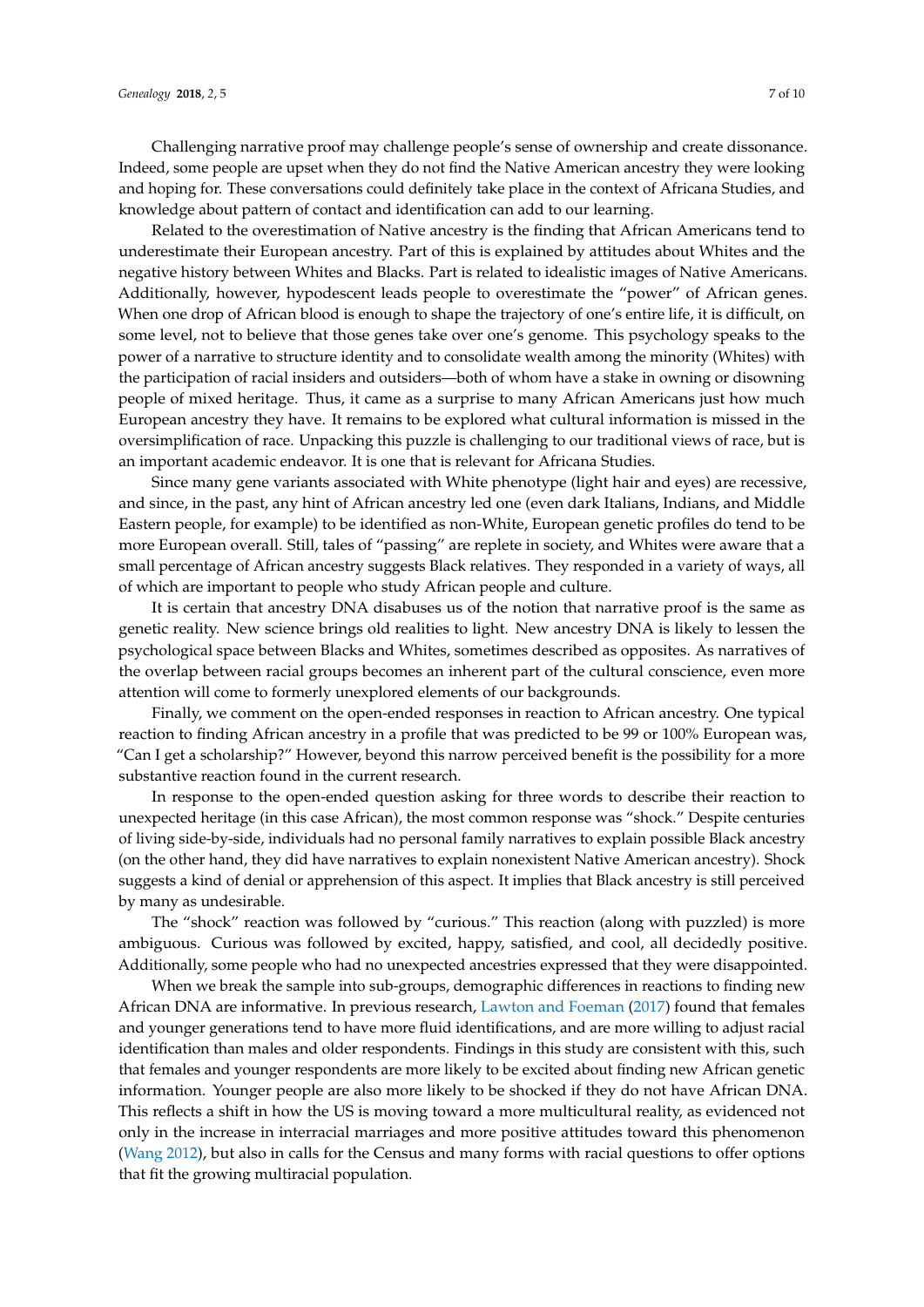The range of reaction certainly creates an opening for new information and discussion. The data and reactions to it generate questions about the relationship between race and culture and the idea of cultural/racial authenticity, all relevant to the study of African history and people. Who can claim African ancestry? What does it mean to be Black? Can this identity be imposed externally? Can it be claimed independently?

It can be easy to dismiss new claims, and even to find them superficial, irrelevant, and offensive (i.e., it is cool to be a little black). It is easy to be fearful that such musings can dilute a rigorous discussion of race in America. Yet, these claims are already making their way into the cultural conversation. Reaching out to people who are newly aware of African ancestors and exploration of how ancestors who passed in order to give their progeny (them) a better life is a very personal way to discuss racism. Other hidden ancestries help make the point. There are people with European Jewish ancestry that has gone unacknowledged as well as other ethnic backgrounds that have been deemed undesirable over time.

In addition to ongoing conversations about race, there are discussions about race and genetics that are fascinating, new, inclusive, and awe-inspiring (about genetic complexity and cultural influences) that most people of all backgrounds need to be exposed to. Perhaps we talk too little about them in the context of the discussion of race. It behooves people who are specialists in African Studies to cover it all. It is also their responsibility to ensure that none of it is trivialized.

The Western conception of history tends to move from war to war; as Winston Churchill said, "History is written by the victors." Africana studies has a unique tradition and opportunity to engage people in a different way. By linking the discussion of history to genetic patters and ancestries, the focus is on human normalcy rather than a cycle of war and oppression (although this story is also written in our genes). From this point of view, human variation is normal and desired—it is what has led to our survival, and it is worth preserving. New genetics information places the African experience as the alpha expedience in this story. Further, the African diaspora, based on—among other things—three centuries of systematic dispersal of Black human beings that created the possibility of Western wealth, is a story reinforced by new genetics. Scholars of African history and culture can help inform new insights in new visionary leadership.

The opportunity is a call to invite people to this discussion and take advantage of a drift toward interest and engagement. This calls for scholars to be bold and visionary enough to move African studies to the center of academic inquiry.

If having even a small amount of African ancestry can give people permission to expand their interest, new interest in Africana studies may emerge. One concern, however, is that Africana studies have traditionally been a place of safety for people of African descent to explore African culture on their own terms and outside of the White gaze. Naturally, a shift in focus challenges this safe space.

At the same time, we must consider that the African story is human history and we share more than we differ. The future of Africana Studies in the face of new ancestry information is likely to be different. It is potentially great and exciting with a lifetime of data to unearth as African studies moves from the margins to the center. It is important that people who have guided this field benefit from and contribute to a shift in educational perspectives across academic fields.

Overall, new ancestry data does reveal and clarify African narratives across races. The information provides access to racial history that may have been missing or suppressed. White and Black participants in this research tended to overestimate Native American heritage and African Americans tended to underestimate their European ancestry, all of which reflect on past history. Unexpected African heritage is received with some tentativeness and suspicion, but also with interest and excitement. Taken together, new ancestry DNA data creates an opening to add new information to our understanding and new voices to our discussion. In the process, it is important to ensure that those traditionally leading the call for understanding of the African experience have their voices stay front and center and that the expanded movement does not become academic gentrification of Black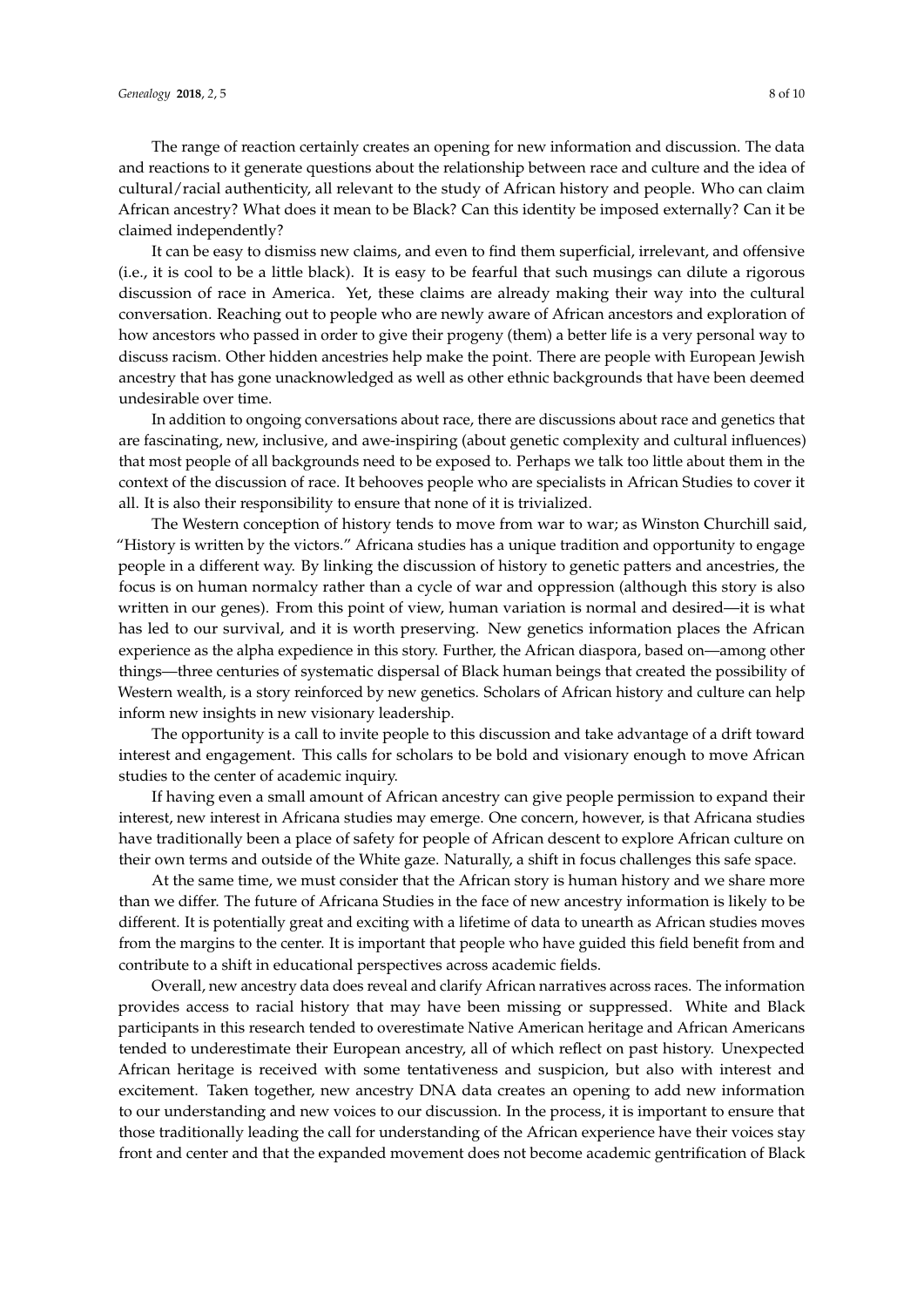ideas and research. The call that we are all Africans can be an invitation for marginalized perspectives to move to the center, but not as a sanitized cultural trend.

**Author Contributions:** Anita Foeman and Bessie L. Lawton conceived and designed the project, and collected the data; Bessie L. Lawton and Nicholas Surdel analyzed the data; all three authors wrote the paper.

**Conflicts of Interest:** The authors declare no conflicts of interest.

# **References**

- <span id="page-8-12"></span>Aldridge, Delores P., and Carlene Young. 2003. *Out of the Revolution: The Development of Africana Studies*. Lanham: Lexington Books.
- <span id="page-8-9"></span>Bader, Alyssa C., and Ripan S. Malhi. 2015. Malhi case study on ancestry estimation in an Alaskan Native family: Identity and safeguards against reductionism. *Human Biology* 87: 338–51. [\[CrossRef\]](http://dx.doi.org/10.13110/humanbiology.87.4.0338) [\[PubMed\]](http://www.ncbi.nlm.nih.gov/pubmed/27737591)
- <span id="page-8-17"></span>Callaway, Ewen. 2015. First Ancient African Genome Reveals Vast Eurasian Migration. *Nature*. Available online: [https://www.nature.com/news/first-ancient-african-genome-reveals-vast-eurasian-migration-1.](https://www.nature.com/news/first-ancient-african-genome-reveals-vast-eurasian-migration-1.18531) [18531](https://www.nature.com/news/first-ancient-african-genome-reveals-vast-eurasian-migration-1.18531) (accessed on 15 November 2017). [\[CrossRef\]](http://dx.doi.org/10.1038/nature.2015.18531)
- <span id="page-8-6"></span>Craig, Maureen A., and Jennifer A. Richeson. 2012. Coalition or derogation? How perceived discrimination influences intraminority intergroup relations. *Journal of Personality and Social Psychology* 102: 759–77. [\[CrossRef\]](http://dx.doi.org/10.1037/a0026481) [\[PubMed\]](http://www.ncbi.nlm.nih.gov/pubmed/22141393)
- <span id="page-8-16"></span>Cruciani, Fulvio, Piero Santolamazza, Peidong Shen, Vincent Macaulay, Pedro Moral, Antonel Olckers, David Modiano, Susan Holmes, Giovanni Destro-Bisol, Valentina Coia, and et al. 2002. Aback migration from Asia to Sub-Saharan Africa is supported by high-resolution analysis of human Y-chromosome haplotypes. *American Journal of Human Genetics* 70: 1197–214. [\[CrossRef\]](http://dx.doi.org/10.1086/340257) [\[PubMed\]](http://www.ncbi.nlm.nih.gov/pubmed/11910562)
- <span id="page-8-10"></span>Fisher, Walter R. 1985. The Narrative Paradigm: In the beginning. *Journal of Communication* 35: 74–89. [\[CrossRef\]](http://dx.doi.org/10.1111/j.1460-2466.1985.tb02974.x)
- <span id="page-8-18"></span>Fisher, Walter R. 1987. *Human Communication as Narration: Toward a Philosophy of Reason, Value, and Action*. Columbia: University of South Carolina Press.
- <span id="page-8-14"></span>Flows, Capital. 2016. U.S. Investors Are Missing out on Africa's Economic Growth. September 21. Available online: [https://www.forbes.com/sites/realspin/2016/09/20/bedwetting-u-s-capital-missing](https://www.forbes.com/sites/realspin/2016/09/20/bedwetting-u-s-capital-missing-out-on-african-growth/#74d4f5c432a5Foeman)[out-on-african-growth/#74d4f5c432a5Foeman](https://www.forbes.com/sites/realspin/2016/09/20/bedwetting-u-s-capital-missing-out-on-african-growth/#74d4f5c432a5Foeman) (accessed on 20 October 2017).
- <span id="page-8-0"></span>Foeman, Anita. 2009. Science and magic: Using DNA data to examine the social construction of race. *Journal of Intercultural Communication Studies* 18: 14–25.
- <span id="page-8-1"></span>Foeman, Anita. 2012. An intercultural project exploring the relationship among DNA ancestry profiles, family narrative, and the social construction of race. *Journal of Negro Education* 81: 307–18. [\[CrossRef\]](http://dx.doi.org/10.7709/jnegroeducation.81.4.0307)
- <span id="page-8-2"></span>Foeman, Anita. 2013. Living culture—The social construction of race. In *Inter/Cultural Communication: Representation and Construction of Culture*. Edited by Anastacia Kurylo. Thousand Oaks: SAGE.
- <span id="page-8-3"></span>Foeman, Anita, Bessie Lee Lawton, and Randall Rieger. 2014. Ancestry DNA and dialogue on race. *Communication Monographs* 82: 271–90. [\[CrossRef\]](http://dx.doi.org/10.1080/03637751.2014.972966)
- <span id="page-8-7"></span>Girard, Philippe. 2010. *Haiti: The Tumultuous History—From Pearl of the Caribbean to Broken Nation*. New York: St. Martin's Press.
- <span id="page-8-8"></span>Golbeck, Natasha, and Wendy D. Roth. 2013. Aboriginal claims: DNA ancestry testing and changing concepts of indigeneity. In *Biomapping Indigenous Peoples: Towards an Understanding of the Issues*. Edited by Susanne Berthier-Foglar, Sheila Collingwood-Whittick, and Sandrine Tolazzi. New York: Rodopi, pp. 415–32.
- <span id="page-8-15"></span>Hirschman, Elizabeth C., and Donald Panther-Yates. 2008. Peering inward for ethnic identity: Consumer interpretation of DNA test results. *Identity: An International Journal of Theory and Research* 8: 47–66. [\[CrossRef\]](http://dx.doi.org/10.1080/15283480701787368)
- <span id="page-8-5"></span>Ho, Arnold K., Nour S. Kteily, and Jacqueline M. Chen. 2017. "You're one of us": Black Americans' use of hypodescent and its association with egalitarianism. *Journal of Personality and Social Psychology*. [\[CrossRef\]](http://dx.doi.org/10.1037/pspi0000107) [\[PubMed\]](http://www.ncbi.nlm.nih.gov/pubmed/28639795)
- <span id="page-8-11"></span>Hochschild, Jennifer L., Vesla M. Weaver, and Traci R. Burch. 2012. *Creating a New Racial Order: How Immigration, Multiracialism, Genomics, and the Young Can Remake Race in America*. Princeton: Princeton University Press.
- <span id="page-8-4"></span>Lawton, Bessie, and Anita Foeman. 2017. Shifting winds: Using ancestry DNA to explore multiracial individuals' patterns of articulating racial identity. *Identity: International Journal for Theory and Research* 17: 69–83. [\[CrossRef\]](http://dx.doi.org/10.1080/15283488.2017.1303383)
- <span id="page-8-13"></span>Lewin, Roger. 1987. The unmasking of mitochondrial Eve. *Science* 238: 24–26. [\[CrossRef\]](http://dx.doi.org/10.1126/science.3116666) [\[PubMed\]](http://www.ncbi.nlm.nih.gov/pubmed/3116666)